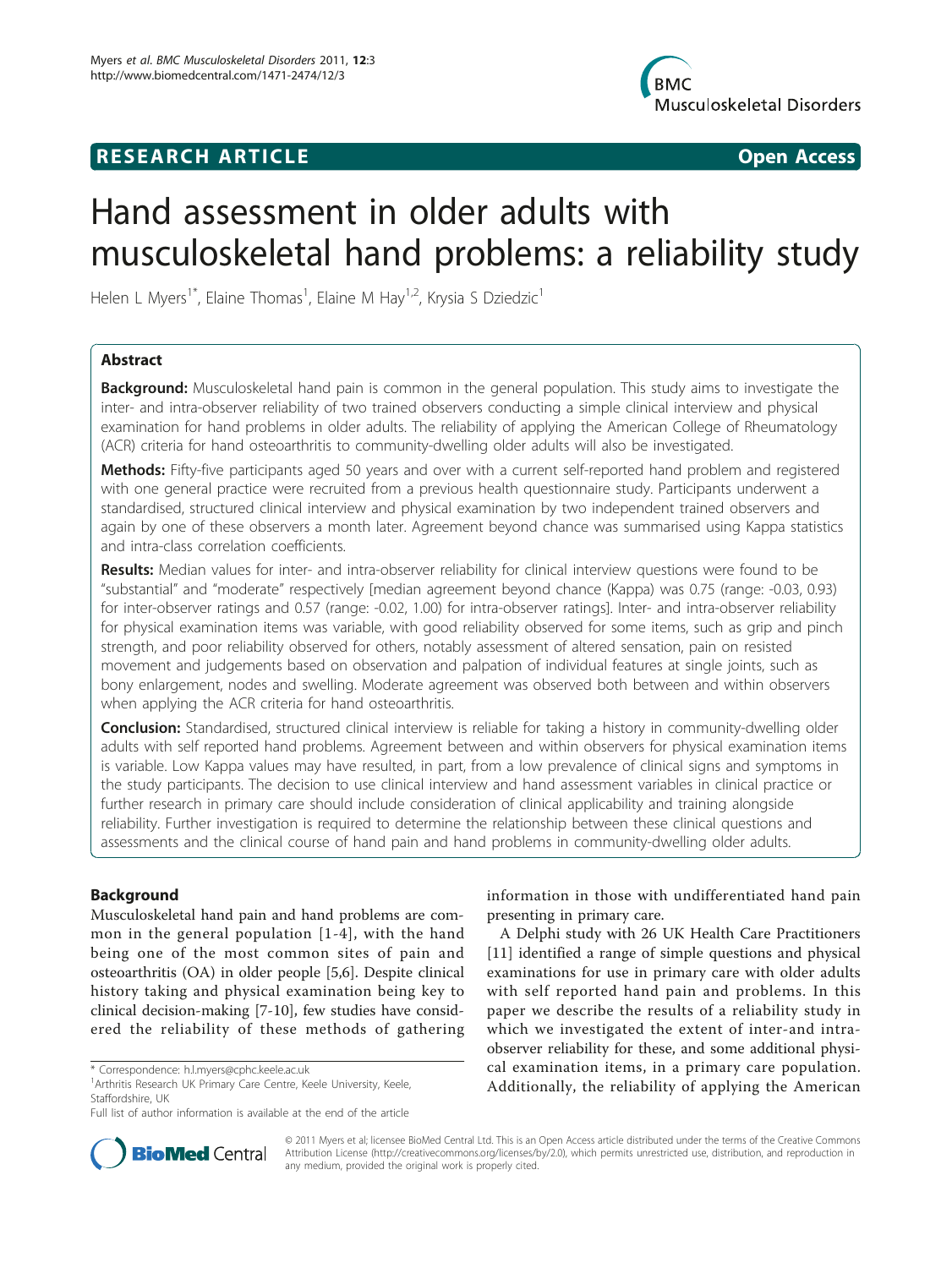College of Rheumatology (ACR) criteria for symptomatic hand OA [\[12\]](#page-7-0) is reported.

## Methods

Ethical approval for the study was obtained from the North Staffordshire Local Research Ethics Committee (REC reference number: 02/54).

## **Observers**

Observers were an Occupational Therapist and a Physiotherapist with 12 and 22 years post-qualification experience respectively. A manual of detailed protocols was developed and used to train and standardise the observers prior to the study, and for reference during the study. Briefly, these protocols outlined the objective, methods, recording instructions and special notes for each question and assessment. In addition, skip patterns for questions were described, and a detailed description was provided for each assessment, supplemented by photographs to aid standardisation. Prior to the study, both observers had undergone training in research interview procedures and physical examination techniques as part of another study [\[13](#page-7-0)].

## Participants

The sampling framework consisted of 201 people aged 50 years and over registered with one general practice who had previously completed a postal questionnaire as part of a study of hand pain and problems in the population [[14](#page-7-0)] and who fulfilled the following criteria: experienced hand pain or problems within the last 12 months (consultation was not required); completed questions on the presence of nodes and functional limitation; and consented to further contact. Exclusion criteria were accident, injury or surgery to the hands in the past month. A purposive sampling strategy based on presence of nodes and functional limitation was used to ensure that a spectrum of severity of hand problems and hand functional limitation would be represented in the study.

## Procedure

Potential participants were sent a letter of invitation and an information sheet explaining the study and were asked to telephone the research centre if they were interested in participating. Those who did were screened for eligibility and were offered an appointment at a research clinic held at their general practice.

Consenting participants were asked to attend for two appointments, one month apart. At the first appointment, both observers independently assessed each participant. Allocation of participants to observers and the order of assessment were not randomised. However, by inviting participants to attend in pairs, so that each

observer saw the same number of participants first and second, the potential for order effects was reduced. Observers were blind to the results of each other's assessment and to existing data relating to participants' hand problems. Participants were asked to complete a brief self-administered questionnaire.

At the second appointment, participants were assessed by one observer and repeated the brief self-administered questionnaire. To identify self-reported changes in overall hand problems between the first and second appointment, participants were asked to report whether their hand problem was "better," "worse," or "about the same." To minimise missing data, a research nurse checked all assessment forms and questionnaires at both appointments.

## Data collection

Clinical interview questions covered aspects of hand problems such as location (one or both hands, worst hand), handedness, history and duration, specific symptoms (pain, tenderness, aching or discomfort, stiffness, locking or triggering, altered sensation), functional limitation, impact of and adaptation to hand problems, self management, and causal and diagnostic attributions.

The physical examination included a screen of upper limb movement (adapted from [\[15](#page-7-0)] to include radio-ulna supination and pronation, finger flexion and extension, wrist flexion and extension, and shoulder external rotation), observation of muscle wasting, observation and palpation of bony enlargement, deformity, swelling, and Dupuytren's contracture, and palpation of joint pain and tenderness. Wrist and thumb range of movement and pain on resisted movement were also measured. Specific tests were carried out: Phalen's [[16](#page-7-0),[17](#page-7-0)], Grind [[18](#page-7-0),[19\]](#page-7-0), and Finklestein's [[18,20\]](#page-7-0). Sensation was evaluated using Semmes-weinstein™ monofilaments. Grip and pinch strength were measured using a Jamar dynamometer and a B&L pinch gauge respectively [[21\]](#page-7-0), and hand function was assessed using the Grip Ability Test [\[22](#page-7-0)].

In the self-administered questionnaire, participants completed the AUStralian CANadian Osteoarthritis Hand Index (AUSCAN) [[23\]](#page-7-0) and answered questions about pain, stiffness and swelling in the hands and fingers, perceived hand strength, severity of hand pain (numerical rating scale), severity of hand problems and bothersome-ness of hand problems.

## Statistical analysis

To detect a Kappa of  $\geq 0.5$  (two-tailed  $\alpha = 0.05$ , power = 0.95) a minimum of 52 participants were required [[24\]](#page-8-0). To allow for potential drop out we aimed to recruit 60 participants.

For categorical and numerical data, two analyses were carried out: inter-observer and intra-observer (test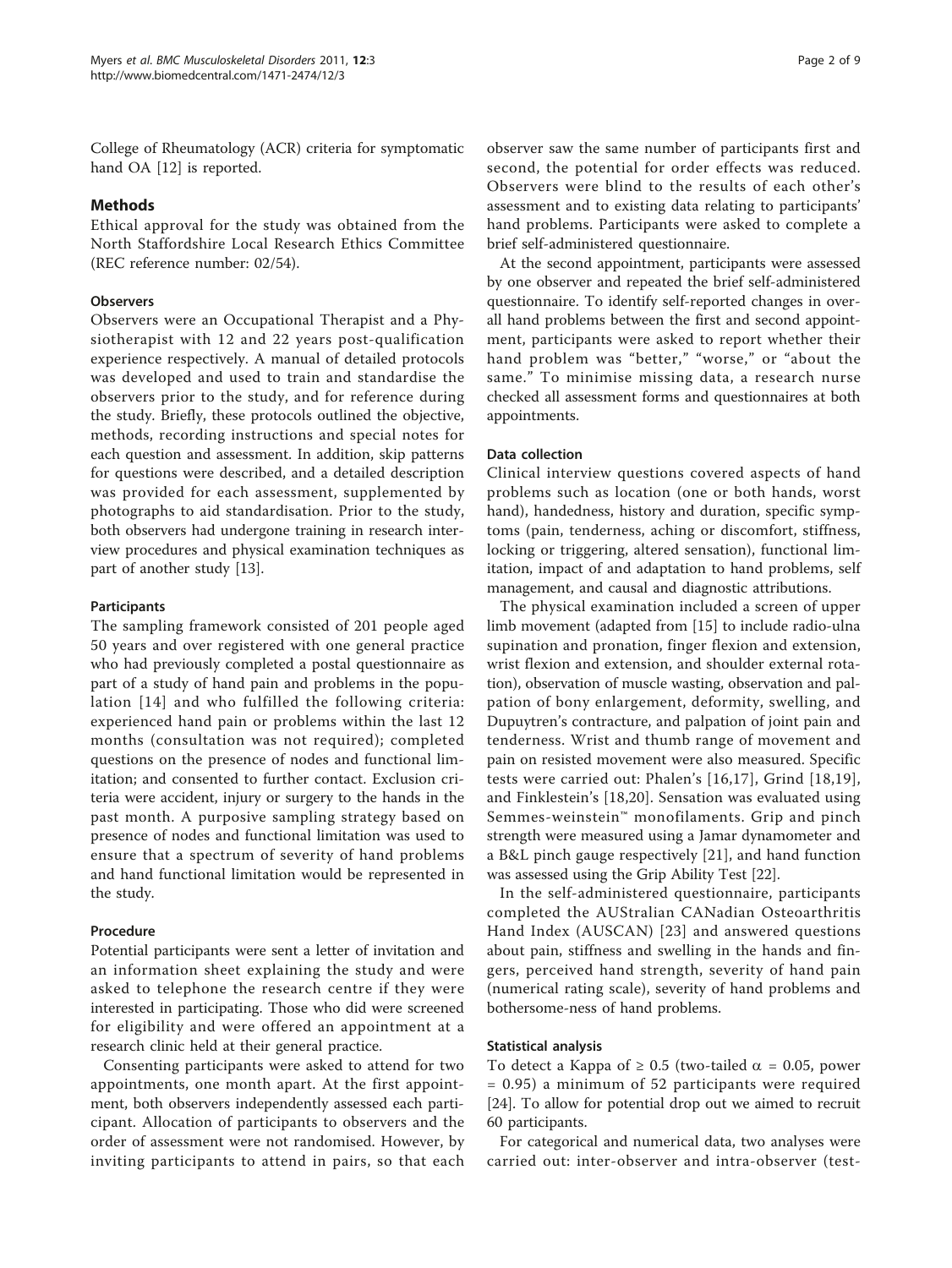retest) reliability. For categorical data, inter-and intraobserver reliability was summarised using percentage prevalence (based on the average of findings from both observers), the number of cases agreed, percentage observed agreement, percentage expected agreement and Cohen's Kappa (dichotomous data) or quadratic weighted Kappa (ordinal data), with 95% confidence intervals. Where observed agreement was 100% in one direction, Kappa was not calculated. Where physical examination was carried out at multiple sites, (e.g. 19 areas per hand were palpated for pain and tenderness), data were summarised using median and range (minimum to maximum) for percentage agreement and Kappa. Analysis of dichotomous data was performed using Programs for EPIdemiologists (PEPI) version 1.15 [[25](#page-8-0)], and analysis of ordinal data was carried out using Vassarstats [\[26\]](#page-8-0). For examinations where there was poor agreement, a comparison of the number of positives identified by the observers was carried out to explore whether any differences were due to chance or to systematic over-reporting or under-reporting. Due to the influence of high or low prevalence on Kappa, in instances where prevalence was either very high or very low, the interpretation of Kappa values was considered together with the levels of agreement.

Kappa values were categorised as "almost perfect" (Kappa > 0.80), "substantial" (0.61-0.80), "moderate" (0.41- 0.60), "fair" (0.21-0.40), or "slight/poor" (≤ 0.20) [[27](#page-8-0)]. For numerical data, intra-class correlation coefficients  $(ICC_{2,1})$ were calculated (two way random, absolute agreement) and were categorised as "adequate" (ICC  $> 0.9$ ), "good" (0.75-0.90) or "moderate to poor" (< 0.75) [[28](#page-8-0)].

In items with high observer variability (Kappa  $\leq 0.61$ and observer agreement below 80%) we explored two possible sources of disagreement: order effects as a source of inter-observer variability, and self-reported change in overall hand problems as a source of intraobserver variability. Order effects were investigated for each relevant item by comparing the proportion of positive findings from the first and second observer in all cases. The effect of self-reported overall change in hand problem status was explored through examination of the single transition question on the self-administered questionnaire.

## Results

Of the 56 people who met the eligibility criteria and were invited to attend, 55 (22 male: 33 female) attended the first clinical assessment. The mean (standard deviation) age was 66 (8) years. Their median (observed minimum to maximum range) AUSCAN scores for pain, stiffness and function were 8 (0-20), 1 (0-4), and 10 (0-36) respectively, suggesting moderate restriction of hand function. One participant did not attend their second appointment, leaving 54 for the analysis of intra-observer reliability.

## Clinical interview

## Inter-observer reliability

Using the previously defined cut-offs for Kappa, agreement beyond chance for inter-observer ratings can be considered to be "almost perfect" for seven of the questions, "substantial" for ten, "moderate" for seven, "fair" for one and "slight/poor" for one (Table [1\)](#page-3-0).

## Intra-observer reliability

Agreement beyond chance was lower for intra-observer than for inter-observer ratings: Kappa values can be considered to be "almost perfect" for four questions, "substantial" for six, "moderate" for 12, "fair" for two and "slight/poor" for two.

## Self-administered questionnaire

Test-retest reliability for self-administered questions ranged from "slight/poor" ( $K = 0.19$ ) to "substantial" (K  $= 0.64$ ) (Table [1](#page-3-0)), with questions relating to swelling and thumb pain having the highest Kappa values. The reliability of the pain numerical rating scale was "moderate to poor"  $(K = 0.59)$ .

## Clinical assessment

## Agreement for individual hand assessment variables

For inter-observer ratings, Kappa values were "almost perfect" for one item, "substantial" for one, "moderate" for five, "fair" for three, and "poor" for one (Table [2](#page-4-0)). For intra-observer ratings, Kappa values were "almost perfect" for two of the assessments, "substantial" for one, "moderate" for six, "fair" for one, and "poor" for one.

Preliminary analysis showed the distribution of GAT scores to be highly skewed towards lower values. As this skewed distribution remained after transformation, the data were converted into quintiles and analysed using quadratic weighted Kappa. Kappa was "substantial" (K = 0.62) for inter-observer ratings and "moderate" ( $K =$ 0.54) for intra-observer ratings (Table [2](#page-4-0)).

## Agreement for hand assessment variables (summarised from assessments at multiple sites)

For all movements comprising the upper limb function screen, median Kappa for inter-observer ratings was "substantial" ( $K = 0.65$ ) (Table [3\)](#page-4-0). Of particular note was radio-ulna pronation and supination where Kappa was "fair" or "slight/poor" (data for individual movements not shown). Median intra-observer reliability of the movements comprising the upper limb function screen was similar to that seen for inter-observer  $(K = 0.69)$ .

Median Kappa was "fair" for both inter- and intraobserver ratings of muscle wasting  $(K = 0.28$  and 0.29 respectively), (Table [3\)](#page-4-0).

Median Kappa for inter-and intra observer ratings of deformity, bony enlargement, nodes, swelling and pain/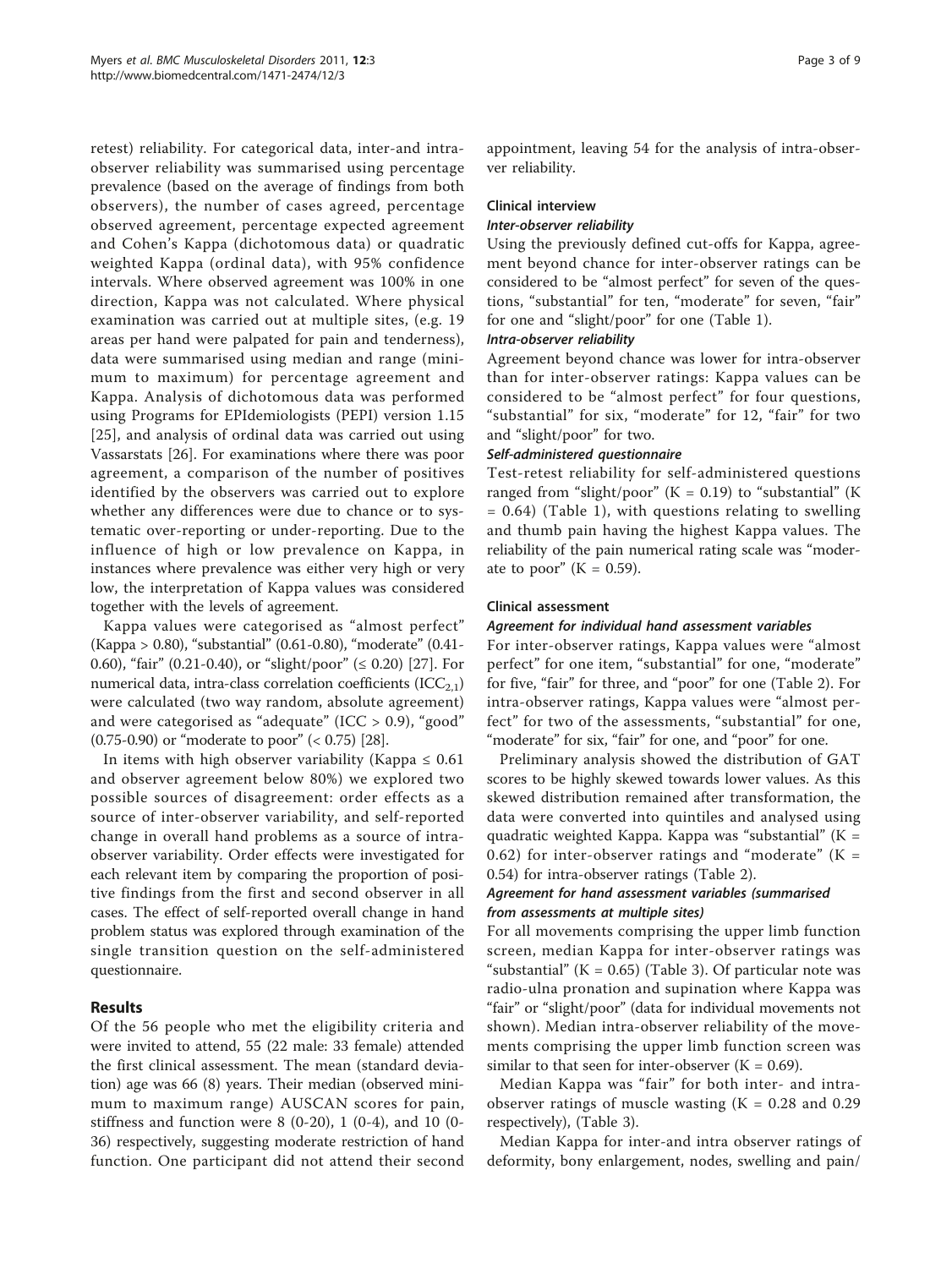## <span id="page-3-0"></span>Table 1 Reliability of questions asked during clinical interview and self-complete questionnaire (in order of agreement beyond chance for inter-observer comparisons)

|                                                                                                         | Inter-observer reliability<br>$(n = 55)$ |                         |          | Intra-observer reliability<br>$(n = 54)$ |                         |          |                          |
|---------------------------------------------------------------------------------------------------------|------------------------------------------|-------------------------|----------|------------------------------------------|-------------------------|----------|--------------------------|
|                                                                                                         | Prev<br>%                                | Agr                     | Agr<br>% | Κ                                        | Agr                     | Agr<br>% | Κ                        |
| Do you have problems with one or both hands? (left/right/both <sup>+</sup> )                            | $84.6^{+}$                               | 5/3/46                  | 98.2     | 0.93                                     | 3/3/43                  | 90.8     | 0.67                     |
| Have you ever had surgery to your hands? (yes/no)                                                       | 15.5                                     | 8/46                    | 98.2     | 0.93                                     | 8/45                    | 98.1     | 0.93                     |
| Have you ever had injuries to your hands? (yes/no)                                                      | 49.1                                     | 25/26                   | 92.7     | 0.85                                     | 26/26                   | 96.3     | 0.93                     |
| Are you right or left handed? (right <sup>+</sup> /left/both)                                           | $94.5^{+}$                               | 52/2/0                  | 98.1     | 0.83                                     | 51/3/0                  | 100      | 1.00                     |
| Does your hand pain stop you from sleeping or disturb your sleep?<br>(yes/no/na)                        | 30.9                                     | 15/29/4                 | 92.7     | 0.83                                     | 12/23/5                 | 87.0     | 0.68                     |
| How long does hand stiffness last on waking?<br>$\ll$ 30 mins <sup>+</sup> $\geq$ 30 mins/na)           | $46.4^{+}$                               | 23/6/18                 | 91.0     | 0.82                                     | 18/4/15                 | 74.1     | 0.48                     |
| When did your hand symptoms first start?<br>$\approx$ 12 mnths <sup>+</sup> /1-5 yrs/5-10 yrs/> 10 yrs) | $8.2^{+}$                                | 3/20/6/19               | 87.3     | 0.81                                     | 1/17/3/20               | 76.0     | 0.63                     |
| Do you ask for help? (yes/no)                                                                           | 66.4                                     | 34/16                   | 90.9     | 0.80                                     | 37/13                   | 92.6     | 0.82                     |
| Do your fingers ever lock, trigger or catch? (yes/no)                                                   | 23.7                                     | 11/40                   | 92.7     | 0.80                                     | 11/39                   | 92.6     | 0.80                     |
| Which hand is worse? (left/right <sup>+</sup> /no diff/na)                                              | $48.2^{+}$                               | 10/24/5/8               | 85.4     | 0.79                                     | 7/21/5/6                | 72.3     | 0.60                     |
| Do you have pins and needles in your hands? (yes/no)                                                    | 45.5                                     | 22/27                   | 89.1     | 0.78                                     | 17/24                   | 75.9     | 0.51                     |
| Do you have hand stiffness on waking? (yes/no/na)                                                       | 61.8                                     | 31/6/8                  | 89.1     | 0.77                                     | 29/2/9                  | 81.5     | 0.60                     |
| Do you have numbness in your hands? (yes/no)                                                            | 30.9                                     | 14/35                   | 89.1     | 0.75                                     | 10/36                   | 85.2     | 0.62                     |
| Is your hand pain there all the time? (yes/no/na)                                                       | 30.9                                     | 14/27/4                 | 89.1     | 0.75                                     | 14/17/5                 | 75.9     | 0.49                     |
| Is the altered sensation worse at night? (yes/no/na)                                                    | 22.8                                     | 9/17/20                 | 87.3     | 0.64                                     | 6/10/19                 | 75.9     | 0.33                     |
| Have you had to stop work, chores or hobbies because of your hand<br>symptoms? (yes/no)                 | 30.2                                     | 12/34                   | 83.6     | 0.61                                     | 11/32                   | 79.6     | 0.52                     |
| Do you experience stiffness in your hands? (yes/no)                                                     | 78.2                                     | 39/8                    | 85.4     | 0.57                                     | 36/9                    | 83.4     | 0.57                     |
| Do you use gadgets or aids? (yes/no)                                                                    | 50.9                                     | 22/21                   | 78.2     | 0.57                                     | 21/21                   | 77.8     | 0.56                     |
| In the last month have you had any pain, tenderness,<br>aching or discomfort in your hands? (yes/no)    | 88.2                                     | 46/4                    | 90.9     | 0.57                                     | 41/5                    | 85.2     | 0.47                     |
| Have you changed the way you do things? (yes/no)                                                        | 74.6                                     | 36/9                    | 81.9     | 0.53                                     | 32/4                    | 66.7     | 0.09                     |
| Does hand pain limit your activities? (yes/no/na)                                                       | 39.1                                     | 15/21/4                 | 76.4     | 0.52                                     | 14/21/5                 | 83.3     | 0.63                     |
| Have you had to take time off work because of your                                                      | 8.2                                      | 2/6/35                  | 78.2     | 0.51                                     | 1/4/41                  | 85.2     | 0.57                     |
| hand problem? (yes/no/retired)                                                                          |                                          |                         |          |                                          |                         |          |                          |
| Do you have tingling in your hands? (yes/no)                                                            | 39.1                                     | 13/29                   | 69.1     | 0.35                                     | 9/27                    | 66.7     | 0.26                     |
| Do you have any other sensation in your hands? (yes/no)                                                 | 6.4                                      | 0/48                    | 87.3     | $-0.03$                                  | 0/52                    | 96.3     | $-0.02$                  |
| Do you experience any thumb pain during activity? (yes/no) <sup>9</sup>                                 |                                          |                         |          | $\overline{a}$                           | 45 (30/15)              | 83.3     | 0.64                     |
| Severity of hand problems (none/very mild/mild/moderate/severe) <sup>9</sup>                            |                                          |                         |          | $\overline{a}$                           | 33 (1/6/10/13/3)        | 61.2     | $0.57^$                  |
| Days of pain, aching, stiffness in the last month (no/few/some/most/all) <sup>9</sup>                   | L,                                       |                         |          | ÷,                                       | 29 (2/5/8/7/7)          | 53.8     | $0.56^$                  |
| Bothersomeness (not at all/slightly/moderately/very much/extremely) <sup>§</sup>                        | J.                                       |                         |          | J.                                       | 31 (3/10/14/3/1)        | 57.5     | $0.53^$                  |
| Symptom progression (worse/better/same) <sup>§</sup>                                                    |                                          |                         |          |                                          | 34 (5/0/29)             | 63.0     | $0.19^$                  |
|                                                                                                         |                                          | Agr % Median<br>(range) |          | K Median<br>(range)                      | Agr % Median<br>(range) |          | K Median<br>(range)      |
| Can you show me where you have altered sensation?<br>(Hand manikin - 14 areas per hand)                 |                                          | 90.0 (83.6, 100.0)      |          | $0.66$ (0.20,<br>1.00)                   | 83.3 (74.1, 90.7)       |          | $0.47$ (-0.09,<br>0.65)  |
| Can you show me where your hands hurt?<br>(Hand manikin - 14 areas per hand)                            |                                          | 85.5 (76.4, 94.5)       |          | 0.58(0.27,<br>0.75)                      | 84.3 (75.9, 90.7)       |          | $0.43$ $(0.05,$<br>0.73) |

Prevalence % is based on the average of findings from both assessors. Percentages are based on positive findings unless otherwise indicated<sup>+</sup>. Abbreviations: Prev % = prevalence of positive findings based on first assessor; Agr = Number of cases agreed; Agr % = observed percentage agreement; k = kappa; ^quadratic weighted kappa; <sup>s</sup>Questions from self-complete questionnaire; \*Median (range) for observed percentage agreement and kappa.

tenderness was below 0.60 for all but 3 of these items (inter- and intra-observer pain, and intra-observer deformity) (Table [3](#page-4-0)).

ratings. For inter- and intra-observer reliability, some ratings showed "perfect" agreement beyond chance (Table [3](#page-4-0)).

Median Kappa was "moderate" for inter-observer ratings of thumb opposition and "slight/poor" for intra-observer

Median Kappa values for inter- and intra-observer ratings of assessment of pain on resisted movement were 0.16 ("slight/poor") and 0.31 ("fair") respectively (Table [3](#page-4-0)).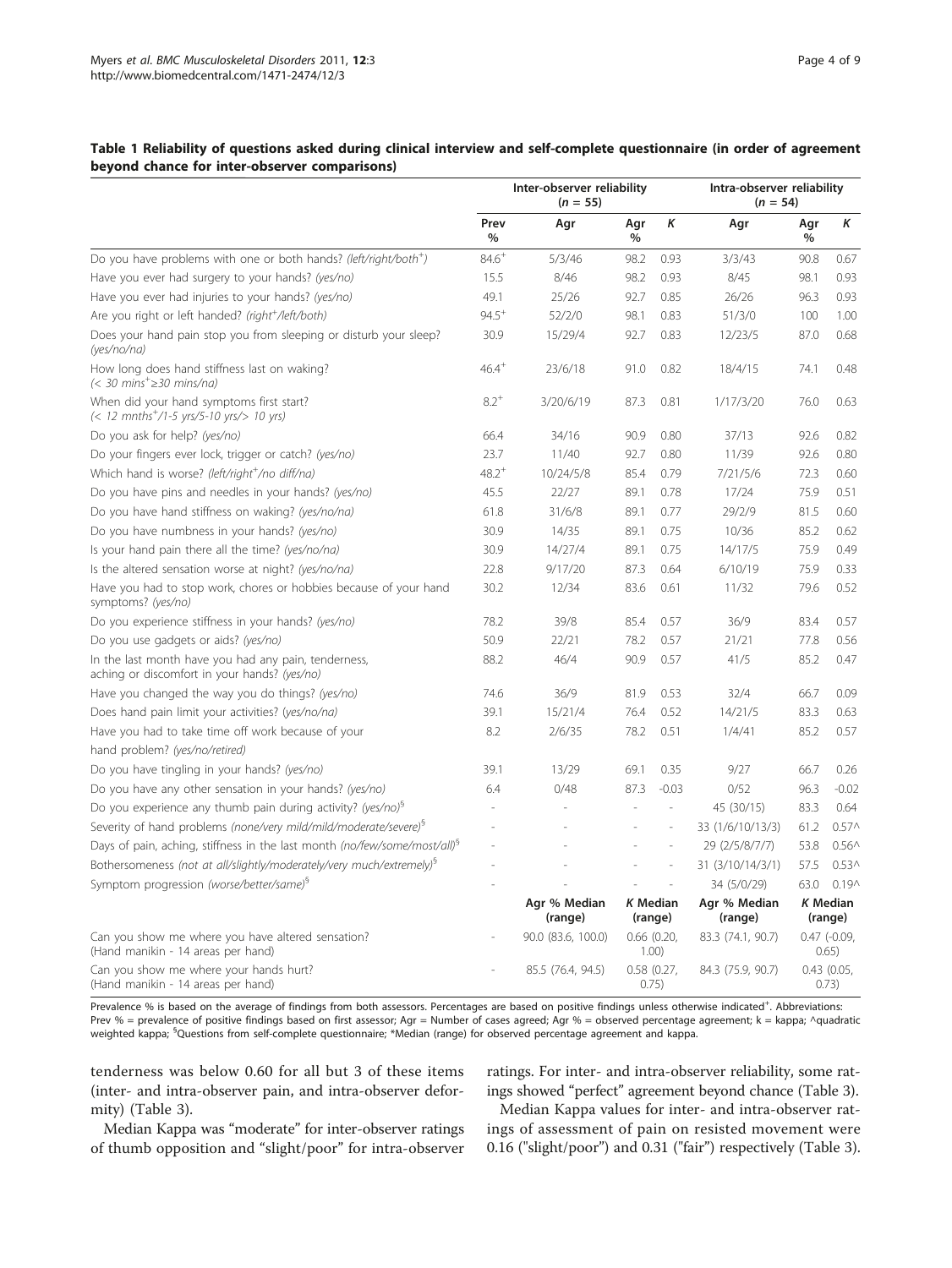#### <span id="page-4-0"></span>Table 2 Reliability of hand assessment variables

|                                                                                     | Inter-observer reliability ( $n = 55$ ) |              |       | Intra-observer reliability ( $n = 54$ ) |             |       |      |
|-------------------------------------------------------------------------------------|-----------------------------------------|--------------|-------|-----------------------------------------|-------------|-------|------|
|                                                                                     | Prev %                                  | Agr          | Agr % | К                                       | Agr         | Agr % | К    |
| Dupuytren's - L (present/absent)                                                    | 17.3                                    | 8/44         | 94.5  | 0.81                                    | 6/45        | 94.4  | 0.77 |
| Hand function: Grip Ability Test (GAT) (score grouped into quintiles <sup>#</sup> ) | $\overline{\phantom{a}}$                | (7/4/6/5/10) | 58.2  | 0.62                                    | (6/4/3/4/9) | 48.1  | 0.54 |
| Phalen's test - R (pos/neg/uta)                                                     | 29.1                                    | 11/33/1      | 81.8  | 0.58                                    | 12/30/1     | 79.6  | 0.56 |
| Finklestein's test - L (pos/neg/uta)                                                | 9.1                                     | 3/48/0       | 92.7  | 0.56                                    | 3/45/0      | 88.9  | 0.45 |
| Grind test - R (pos/neg/uta)                                                        | 18.2                                    | 6/41/0       | 85.5  | 0.51                                    | 5/42/0      | 87.0  | 0.54 |
| Phalen's test - L (pos/neg/uta)*                                                    | 18.2                                    | 5/39/1       | 81.8  | 0.49                                    | 6/34/1      | 75.9  | 0.41 |
| Dupuytren's - R (present/absent)*                                                   | 20.0                                    | 6/38         | 81.5  | 0.46                                    | 6/44        | 92.6  | 0.91 |
| Finklestein's test - R (pos/neg/uta)                                                | 10.9                                    | 3/45/0       | 87.3  | 0.40                                    | 1/46/0      | 87.0  | 0.25 |
| Grind test - L (pos/neg/uta)                                                        | 16.4                                    | 4/41/0       | 81.8  | 0.34                                    | 8/38/0      | 85.2  | 0.57 |
| Skin condition (normal/discolouration)                                              | 79.1                                    | 37/5         | 76.4  | 0.31                                    | 46/1        | 87.0  | 0.17 |
| Global impression of upper limb (normal/abnormal)                                   | 81.9                                    | 37/2         | 71.0  | 0.14                                    | 52/2        | 100.0 | 1.00 |

Abbreviations: pos = positive test; neg = negative test; uta = unable to assess; R = right; L = left; Prev % = prevalence percentage; Agr = number of cases agreed; Agr % = observed percentage agreement; \*missing data for inter-observer reliability; ‡ the distribution of the GAT scores was highly skewed and the scores were therefore converted into quintiles and analysed using quadratic weighted Kappa. Prevalence % based on mean positive findings of both observers at 1<sup>st</sup> appointment.

A similar pattern was seen for assessment of sensation, with median inter- and intra-observer Kappa values reflecting "slight/poor" ( $K = 0.18$ ) and "fair" ( $K = 0.31$ ) agreement beyond chance respectively.

## Agreement for numerical variables

Intra-class correlation co-efficients for inter- and intraobserver measurement of thumb extension, wrist extension and wrist flexion (Table [4](#page-5-0)) can be considered "moderate to poor" for seven measurements, and "good" for five measurements. The lowest ICCs (0.33 to 0.56) were obtained for measurement of thumb extension.

Intra-class correlation co-efficients for grip and pinch measurements ranged from 0.87 to 0.96 (Table [4](#page-5-0)). In summary, for inter-observer ratings four measurements can be considered "adequate" and four "good", and for intra-observer ratings, six of the measurements can be considered "adequate" and two "good".

## Agreement for clinical classification

Using the ACR clinical criteria for hand OA, Kappa values reflected moderate agreement above chance for both interand intra-observer ratings ( $K = 0.43$ , and 0.47 respectively).

## Sources of disagreement

No obvious systematic differences or protocol deviations emerged from post-analysis discussion to explain areas of poor inter- or intra-observer reliability. However, further analysis of disagreements between observers showed that for some assessments, namely observation of joint deformity, bony enlargement and nodes, there was a systematic difference, with one observer recording more positive findings than the other.

| Table 3 Reliability for hand assessment variables (summarised from assessments at multiple sites) |  |  |  |  |  |  |  |
|---------------------------------------------------------------------------------------------------|--|--|--|--|--|--|--|
|---------------------------------------------------------------------------------------------------|--|--|--|--|--|--|--|

|                                |                      | Inter-observer reliability ( $n = 55$ ) | Intra-observer reliability ( $n = 54$ ) |                             |  |  |
|--------------------------------|----------------------|-----------------------------------------|-----------------------------------------|-----------------------------|--|--|
|                                | Agr % Median (range) | Kappa Median (range)                    | Agr % Median (range)                    | Kappa Median (range)        |  |  |
| Upper limb function            | 89.1 (80.0, 100.0)   | $0.65$ $(0.00, 0.91)$                   | 91.6 (79.6, 100)                        | $0.69$ $(0.00, 0.94)$       |  |  |
| Pain/tenderness <sup>2</sup>   | 94.5 (78.2, 100.0)   | $0.64$ $(0.22, 1.00)$                   | 96.3 (85.2, 100.0)                      | $0.69$ $(-0.02, 1.00)$      |  |  |
| Deformity <sup>3</sup>         | 91.8 (54.5, 100.0)   | $0.51$ ( $-0.03$ , $1.00$ )             | 96.3 (85.2, 100.0)                      | $0.69$ $(-0.02, 1.00)$      |  |  |
| Thumb opposition <sup>*4</sup> | 98.2 (72.7, 100.0)   | $0.51$ (0.00, 1.00)                     | 98.1 (81.1, 100.0)                      | $0.19$ $(0.00, 1.00)$       |  |  |
| Any bony change $\wedge^3$     | 81.8 (63.6, 98.2)    | $0.43$ $(0.00, 0.72)$                   | 83.3 (63.0, 100.0)                      | $0.47$ $(0.00, 0.79)$       |  |  |
| Muscle wasting <sup>5</sup>    | 80.0 (72.7, 85.5)    | $0.28$ $(0.00, 0.38)$                   | 88.9 (81.5, 98.1)                       | $0.29$ (0.00, 0.65)         |  |  |
| Bony enlargement <sup>3</sup>  | 81.8 (60.0, 98.2)    | $0.20$ ( $-0.10$ , $0.68$ )             | 84.3 (61.1, 100.0)                      | $0.30$ ( $-0.03$ , $0.66$ ) |  |  |
| Sensation <sup>6</sup>         | 61.8 (47.3, 70.9)    | $0.18$ $(0.04, 0.38)$                   | 76.9 (61.1, 85.2)                       | $0.31$ $(0.07, 0.68)$       |  |  |
| Pain on resisted movement      | 68.2 (61.8, 72.7)    | $0.16$ $(0.02, 0.23)$                   | 82.4 (74.5, 85.2)                       | $0.31$ $(0.22, 0.50)$       |  |  |
| Nodes <sup>3</sup>             | 98.2 (65.5, 100.0)   | $0.00$ ( $-0.07$ , $0.69$ )             | 96.3 (68.5, 100.0)                      | $0.24$ $(-0.05, 1.00)$      |  |  |
| Swelling <sup>2</sup>          | 98.2 (85.5, 100.0)   | $0.00$ $(-0.03, 0.66)$                  | 99.1 (87.0, 100.0)                      | $0.00$ ( $-0.07$ , $1.00$ ) |  |  |

Abbreviations: Agr % = observed percentage agreement. \*Calculated on 53 cases for intra observer reliability; ^any bony change is defined as bony enlargement or nodes. 'Comprising seven movements per upper limb, adapted from Doherty et al., (1992); <sup>2</sup>Nineteen joints/areas per hand; <sup>3</sup>Sixteen joints/areas per hand;<br><sup>4</sup>Kapandii (1992): <sup>5</sup>Eour areas per hand: <sup>6</sup>Semmes-Meinste Kapandji (1992); <sup>s</sup>Four areas per hand; <sup>6</sup>Semmes-Weinstein™ monofilaments used to assess median, radial and ulna nerve areas; <sup>7</sup>wrist flexion/extension and thumb flexion/extension.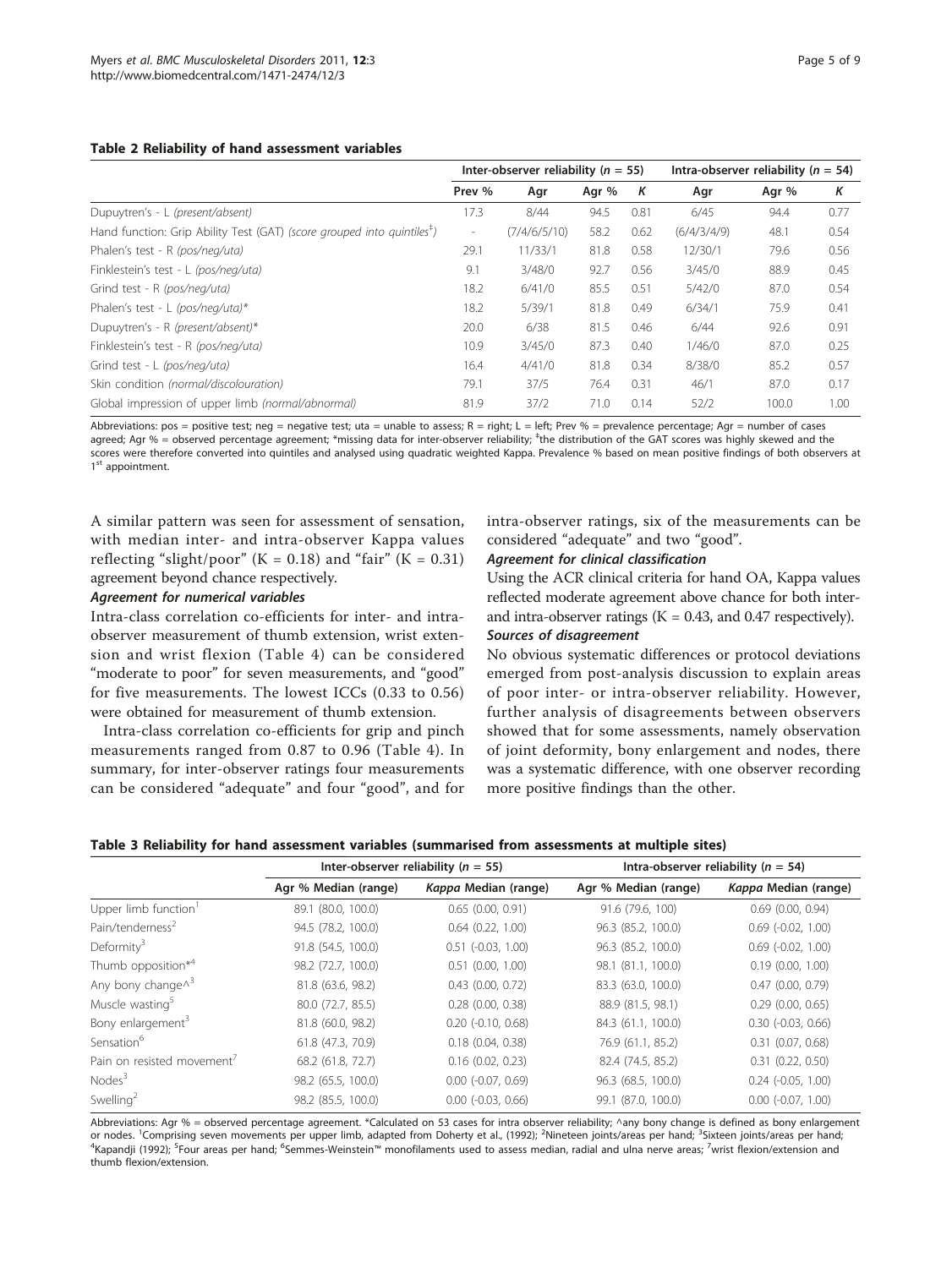|                 | Inter-observer reliability ( $n = 55$ ) ICC (95% CI) |                       | Intra-observer reliability ( $n = 54$ ) ICC (95% CI) |                       |  |  |
|-----------------|------------------------------------------------------|-----------------------|------------------------------------------------------|-----------------------|--|--|
| Variable        | Right hand                                           | Left hand             | Right hand                                           | Left hand             |  |  |
| Tripod pinch    | $0.94$ $(0.90, 0.97)$                                | $0.93$ $(0.87, 0.96)$ | 0.93(0.89, 0.96)                                     | 0.93(0.89, 0.96)      |  |  |
| Gross grip      | $0.91$ $(0.85, 0.95)$                                | $0.93$ $(0.85, 0.96)$ | $0.96$ $(0.93, 0.98)$                                | 0.96(0.91, 0.98)      |  |  |
| Pulp pinch      | $0.89$ $(0.82, 0.94)$                                | 0.89(0.81, 0.93)      | $0.92$ $(0.86, 0.95)$                                | 0.90(0.84, 0.94)      |  |  |
| Key pinch       | $0.88$ $(0.81, 0.93)$                                | $0.87$ $(0.79, 0.92)$ | $0.88$ $(0.80, 0.93)$                                | 0.89(0.81, 0.93)      |  |  |
| Wrist flexion   | $0.72$ $(0.57, 0.83)$                                | $0.80$ $(0.69, 0.88)$ | 0.75(0.61, 0.85)                                     | $0.79$ $(0.67, 0.87)$ |  |  |
| Wrist extension | $0.71$ $(0.43, 0.85)$                                | $0.70$ $(0.54, 0.81)$ | $0.84$ $(0.73, 0.90)$                                | $0.80$ $(0.67, 0.88)$ |  |  |
| Thumb extension | $0.46$ ( $-0.09$ , $0.72$ )                          | $0.56$ $(0.34, 0.72)$ | $0.38$ $(0.14, 0.59)$                                | $0.33$ $(0.07, 0.55)$ |  |  |

<span id="page-5-0"></span>Table 4 Reliability of hand assessment variables (numerical)

Abbreviations: ICC = Intraclass correlation coefficient; 95% CI = 95 percent confidence interval.

#### Order effects as a source of inter-observer variability

Using the previously described criteria, four clinical interview questions (do you use gadgets or aids, does hand pain limit your activity, have you had to take time off work because of your hand problem, and do you have tingling in your hands) and four clinical assessment items (assessment of skin condition, global impression of upper limb, pain on resisted movement, and assessment of sensation) showed poor inter-observer reliability (agreement < 80% and Kappa < 0.61). There were no significant differences in the proportion of positive findings between the first and second observer, suggesting that a simple order effect was not a major source of variability.

## True change in participant status as a source of intra-observer variability

Forty-one (75.9%) of the 54 participants rated their hand problem "about the same" at the second visit when compared to their first visit a month earlier. Four (7.4%) rated their hand problems as "somewhat better" and nine (16.7%) as "somewhat worse". These numbers were too small to allow separate analysis of variability in "stable" participants but do raise the possibility of true change in participant status as a significant factor underlying intra-observer variability. For the four clinical interview questions and four clinical assessment items (previously described) showing high intra-observer variability (agreement  $< 80\%$  and Kappa  $< 0.61$ ), true change in participant status during the one-month interval could be a plausible source of intra-observer variability in all but one item (global impression of upper limb).

## **Discussion**

Clinical history taking and assessment are the cornerstones of diagnosis and management [[7,10\]](#page-7-0). Establishing the relevance and reliability of such information is important not only for epidemiological research but also for clinical practice. This study investigated the reliability of two trained observers using a set of standardised questions and assessments derived from a Delphi study and existing literature.

Generally, for clinical interview questions, agreement was high and reliability was good. Reliability for items assessed using measurement instruments and recorded on a numerical scale, for example, grip strength, was generally higher than for items requiring observers to make judgements and interpret participants' responses.

The majority of variables requiring observation and palpation (skin condition, global impression of upper limb, muscle wasting, swelling and pain on resisted movement) showed poor reliability for inter-observer ratings. Reliability was moderate to good for observation and palpation of joint bony change and palpation of joint tenderness, which is similar to findings from previous studies [\[29](#page-8-0),[30\]](#page-8-0). In our study, poor reliability was observed for measurement of thumb opposition (intraobserver), sensory testing and questions relating to altered sensation. Poor reliability may be attributable to several factors.

Real change in symptoms might explain poor reliability, although in this study it is unlikely to explain interobserver variability. It is more reasonable to expect an effect on intra-observer variability because some change in symptoms over a month (i.e. the period of time between the first and the second assessment) might have occurred. However, the majority of participants reported that their hand symptoms were unaltered, implying a reasonable degree of stability. It should be noted, however, that stability was assessed using a single global question with three response options, and as such conclusions about change in specific symptoms are difficult to draw. Agreement for dimensions likely to change over one month, such as pain, tenderness and swelling, was no poorer for intra- than inter-observer comparisons, suggesting that poor agreement, notably for swelling, was unlikely to be due to change in symptoms.

Order effects are a possible explanation for variability, particularly for inter-observer comparisons of variables that might reasonably improve or deteriorate over the course of the two assessments. The potential for order effects was reduced in the design of the study and no systematic differences were noted when comparing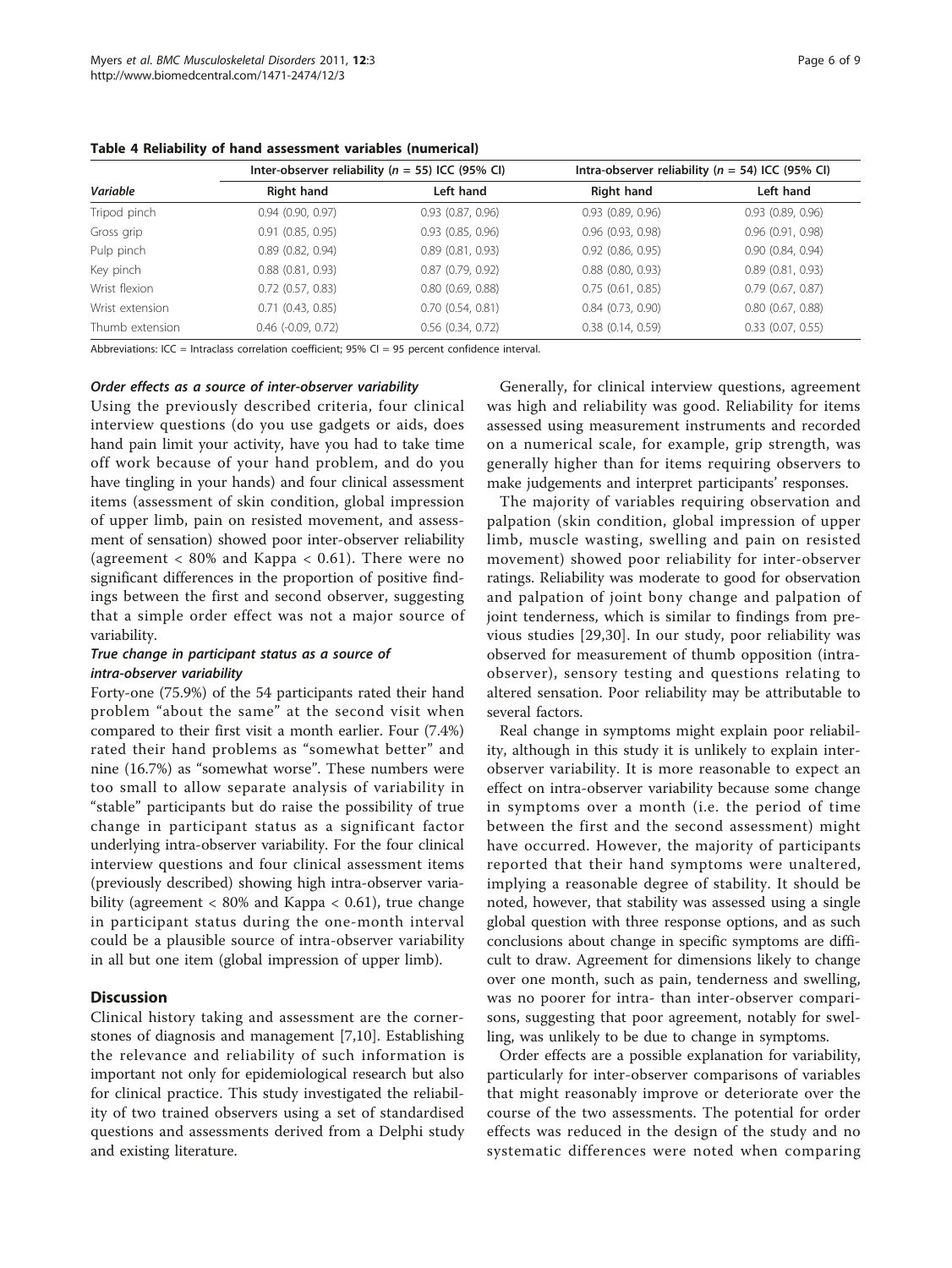assessors' results for variables likely to change over the course of the assessment.

Poor reliability, particularly for inter-observer ratings, may be explained by systematic differences between the observers. Systematic differences were found between the observers for two of the interview questions relating to altered sensation. Possible explanations for this are that either one of the observers influenced participants in the way in which the question was asked, or the observers interpreted participants" responses differently from each other. Systematic differences were also found for the assessment of muscle wasting, nodes, deformity and swelling with one observer consistently finding more positives than the other. For the assessment of bony enlargement, differences in the number of positive findings were related to the joint group, with one observer finding more enlargements at the proximal interphalangeal (PIP) joints and fewer at the distal interphalangeal (DIP) joints than the other observer. Observers' threshold for making positive judgements may be affected by several factors. Comparative rather than independent judgements may be made within or between participants. Within participants, observers may be influenced in their judgement of the presence of a feature in one joint by what they see in surrounding joints. Similarly, an observers' threshold for judging enlargement or deformity in the joints of one participant may be raised or lowered by judgements made during assessment of previous participants. Despite training the observers using the manual of study protocols, judgements may have been influenced by professional training, post qualification clinical experience, and prior expectation.

In the general population it may be more difficult to differentiate between 'normal' and 'abnormal'. Features in the hand are more likely to be milder and less pronounced than in a secondary care setting, making judgements about their presence more difficult to make, an observation which has been noted previously [[30](#page-8-0)]. For example, in our study, inter and intra-observer reliability for objective testing of sensation using the Semmes-Weinstein™ monofilaments was fair to poor. Our results were similar to those found using healthy volunteers [[31,32](#page-8-0)], but differed from those using nerve injured patients [[33](#page-8-0),[34\]](#page-8-0), where a high degree of reliability was established, suggesting that monofilaments are most reliable for those with definite nerve damage.

High levels of variability, in the face of high observed agreement, may be due to the effects of prevalence, that is, positives occurring either commonly, for example, normal skin condition, or rarely, for example, joint swelling. In these circumstances, a high or low prevalence tends to markedly reduce the magnitude of Kappa, despite high observed agreement. Where prevalence of swelling was not extreme, (notably the index and middle finger metacarpophalangeal joints), reliability was generally better.

Good agreement has previously been observed for the application of the ACR criteria for hand OA [\[35\]](#page-8-0). In our study, the observers demonstrated moderate reliability when applying the ACR criteria for hand OA. This slight difference may be due to variations in the two study populations.

Poor reliability is likely to be due to a combination of differences between the observers, features in the hand being indistinct in nature, and a high or low prevalence of features. The reliability of assessing items such as altered sensation may benefit from greater standardisation or alternative forms of data collection, for example, self-report questionnaire. The reliability of assessment of individual features at single joints, for example, nodes, may benefit from being viewed in combination for composite variables, cut-offs, or classifications. These results suggest that the ACR criteria for hand OA is more reliable than the individual components.

In the absence of accepted gold standards for assessing specific patient populations [[36](#page-8-0)], it is difficult to comment on the accuracy of the observers' judgements. Where there was agreement between observers it does not necessarily mean that the answer is correct [\[37\]](#page-8-0). Similarly, where there was systematic disagreement, it is difficult to say which of the observers was correct.

This reliability study has several strengths. The questions and assessments were derived from Health Care Professional consensus [[11\]](#page-7-0), supplemented by measures from the literature. Participants were sampled purposively from a primary care setting to ensure a broad spectrum of hand problem severity. Potential sources of variability were minimised through observer training and the use of standardised protocols and aid memoirs. The potential for order effects was reduced in the design of the study. The time interval between repeat assessments was chosen to ensure a balance between participants remembering details of the assessment and true change occurring.

It has been acknowledged that there is no single design that would adequately address issues of external validity for method, measuring instruments, observers and participants [[38](#page-8-0)]. Whereas this study focused on ensuring external validity in relation to participants, the results based on two observers will limit the extent to which generalisations about the reliability related to the wider population of clinicians can be made [\[39](#page-8-0)].

Although this study was designed to limit potential sources of variability, it is inevitable that some bias occurred. Systematic differences between observers may be responsible in part for some of the poor reliability achieved, and could be addressed to an extent by further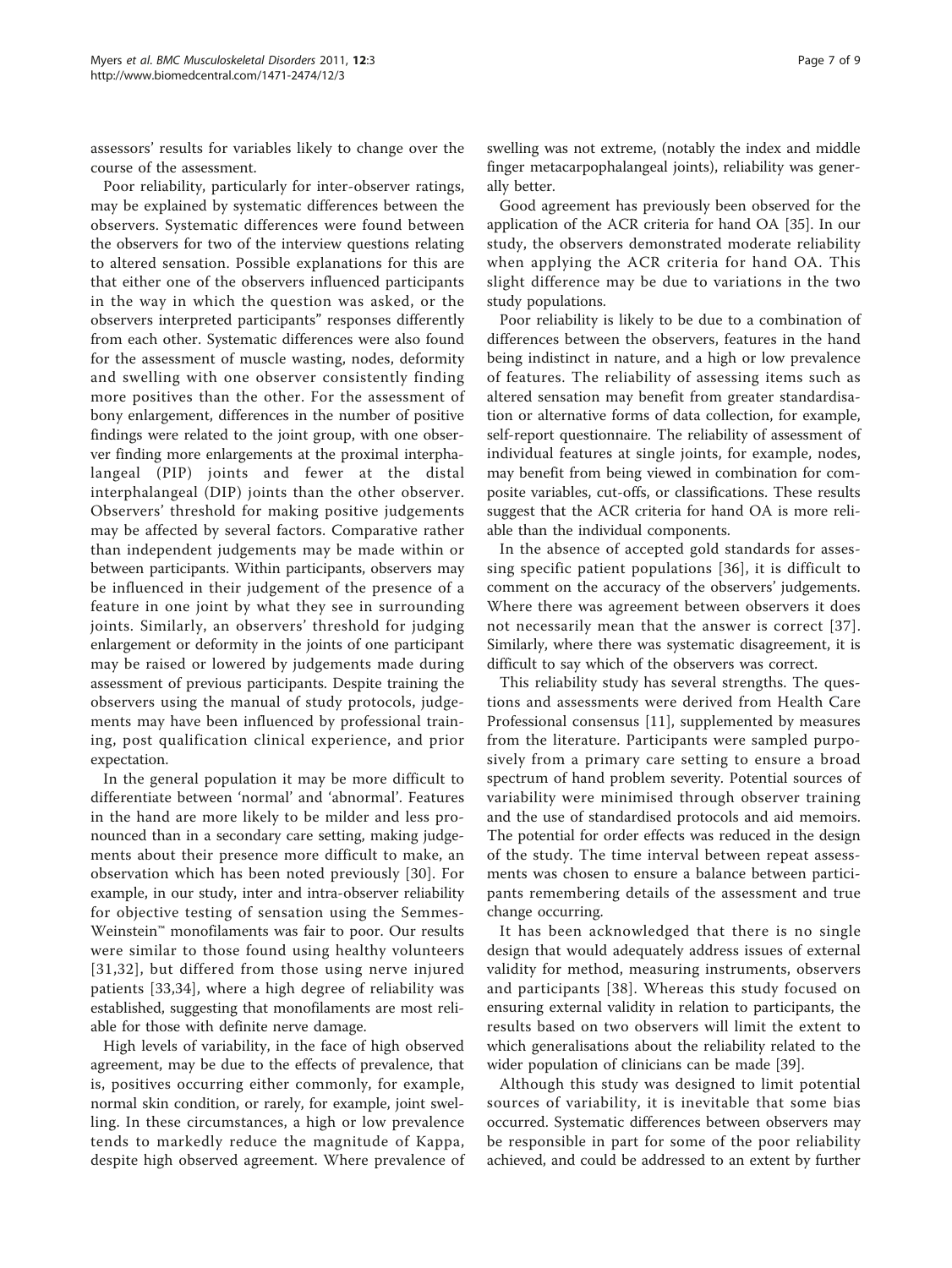<span id="page-7-0"></span>training, strengthening of study protocols, and routine quality control checks to ensure adherence to protocols. However, it is inevitable that when making judgements, particularly about the presence of mild features, some variation will occur [\[39](#page-8-0)].

## Conclusions

This study has established the reliability of two trained observers from different professional backgrounds administering clinical interview questions and assessing the hands of 55 community-dwelling older adults with self-reported hand problems. The findings from this study suggest that whilst the majority of clinical interview questions and some of the hand assessment variables were reliable, others were not. Further training and strengthening of protocols may help to reduce systematic differences between observers and improve agreement.

In light of poor reliability for some items occurring mainly due to a combination of low prevalence of features and systematic differences between the observers, the decision to use clinical interview and hand assessment variables in clinical practice or further research in primary care should include consideration of clinical applicability and training alongside reliability.

Further investigation is required to determine the relationship between these clinical questions and assessments and the clinical course of hand pain and hand problems in community-dwelling older adults.

#### Acknowledgements

This research was supported by a Programme Grant from the Medical Research Council and NHS R&D funding to Primary Care Research Consortium. KD was supported by a grant from Arthritis Research UK. The authors would like to thank the staff and patients of the participating general practice, the administrative and health informatics team at the Arthritis Research UK Primary Care Centre involved in this work and June Handy and Charlotte Clements for helping to organise and run the clinics. The authors would like to thank Professor Nick Bellamy for use of the AUSCAN, and Professor Peter Croft, Dr George Peat and Elaine Nicholls for advice and comments on the draft manuscript. The authors would like to thank the reviewers for their constructive comments and suggestions.

#### Author details

<sup>1</sup> Arthritis Research UK Primary Care Centre, Keele University, Keele, Staffordshire, UK. <sup>2</sup>Staffordshire Rheumatology Centre, The Haywood, Burslem, Stoke-on-Trent, UK.

#### Authors' contributions

All authors contributed to the conception and design, execution, analysis and interpretation of data, were involved in drafting and critically revising the article, and read and approved the final version.

#### Competing interests

None of the authors has any financial or other relationships that might lead to a conflict of interest.

Received: 23 September 2010 Accepted: 7 January 2011 Published: 7 January 2011

#### References

- 1. Urwin M, Symmons D, Allison T, Brammah T, Busby H, Roxby M, Simmons A, Williams G: [Estimating the burden of musculoskeletal](http://www.ncbi.nlm.nih.gov/pubmed/9924205?dopt=Abstract) [disorders in the community: the comparative prevalence of symptoms](http://www.ncbi.nlm.nih.gov/pubmed/9924205?dopt=Abstract) [at different anatomical sites, and the relation to social deprivation.](http://www.ncbi.nlm.nih.gov/pubmed/9924205?dopt=Abstract) Annals of the Rheumatic Diseases 1998, 57(11):649-655.
- 2. Walker-Bone K, Palmer KT, Reading I, Coggon D, Cooper C: [Prevalence and](http://www.ncbi.nlm.nih.gov/pubmed/15334439?dopt=Abstract) [impact of musculoskeletal disorders of the upper limb in the general](http://www.ncbi.nlm.nih.gov/pubmed/15334439?dopt=Abstract) [population.](http://www.ncbi.nlm.nih.gov/pubmed/15334439?dopt=Abstract) Arthritis and Rheumatism 2004, 51(4):642-651.
- 3. Dahaghin S, Bierma-Zeinstra SM, Reijman M, Pols HA, Hazes JM, Koes BW: [Prevalence and determinants of one month hand pain and hand related](http://www.ncbi.nlm.nih.gov/pubmed/15608306?dopt=Abstract) [disability in the elderly \(Rotterdam study\).](http://www.ncbi.nlm.nih.gov/pubmed/15608306?dopt=Abstract) Annals of the Rheumatic Diseases 2005, 64(1):99-104.
- Dziedzic K, Thomas E, Hill S, Wilkie R, Peat G, Croft P: [The impact of](http://www.ncbi.nlm.nih.gov/pubmed/17329350?dopt=Abstract) [musculoskeletal hand problems in older adults: findings from the North](http://www.ncbi.nlm.nih.gov/pubmed/17329350?dopt=Abstract) [Staffordshire Osteoarthritis Project \(NorStOP\).](http://www.ncbi.nlm.nih.gov/pubmed/17329350?dopt=Abstract) Rheumatology (Oxford) 2007, 46(6):963-967.
- 5. Chaisson C, McAlindon T: Osteoarthritis of the hand: Clinical features and management. The Journal of Musculoskeletal Medicine 1997, 14(5):66-7
- 6. Buckwalter JA, Martin J, Mankin HJ: [Synovial joint degeneration and the](http://www.ncbi.nlm.nih.gov/pubmed/10829201?dopt=Abstract) [syndrome of osteoarthritis.](http://www.ncbi.nlm.nih.gov/pubmed/10829201?dopt=Abstract) Instructional Course Lectures 2000, 49:481-489.
- 7. Sackett DL, Rennie D: [The science of the art of the clinical examination.](http://www.ncbi.nlm.nih.gov/pubmed/1573756?dopt=Abstract) Journal of the American Medical Association 1992, 267(19):2650-2652.
- 8. McAlister FA, Straus SE, Sackett DL: Why we need large, simple studies of the clinical examination: the problem and a proposed solution. CARE-COAD1 group. Clinical Assessment of the Reliability of the Examination-Chronic Obstructive Airways Disease Group. The Lancet 1999, 354(9191):1721-1724.
- 9. Hosie G, Dickson J: Managing Osteoarthritis in Primary Care. 1 edition. London: Blackwell Science; 2000.
- 10. Schattner A, Fletcher RH: [Research evidence and the individual patient.](http://www.ncbi.nlm.nih.gov/pubmed/12509644?dopt=Abstract) QJM - Monthly Journal of the Association of Physicians 2003, 96(1):1-5.
- 11. Myers H, Thomas E, Dziedzic K: What are the important components of the clinical assessment of hand problems in older adults in primary care? Results of a Delphi study. Bio Med Central Musculoskeletal Disorders 2010, 11:178.
- 12. Altman R, Alarcon G, Appelrouth D, Bloch D, Borenstein D, Brandt K, Brown C, Cooke TD, Daniel W, Gray R: [The American College of](http://www.ncbi.nlm.nih.gov/pubmed/2242058?dopt=Abstract) [Rheumatology criteria for the classification and reporting of](http://www.ncbi.nlm.nih.gov/pubmed/2242058?dopt=Abstract) [osteoarthritis of the hand.](http://www.ncbi.nlm.nih.gov/pubmed/2242058?dopt=Abstract) Arthritis and Rheumatism 1990, 33(11):1601-1610.
- 13. Peat G, Thomas E, Handy J, Wood L, Dziedzic K, Myers H, Wilkie R, Duncan R, Hay E, Hill J, Croft P: The Knee Clinical Assessment Study-CAS (K). A prospective study of knee pain and knee osteoarthritis in the general population. Bio Med Central Musculoskeletal Disorders 2004, 5:4.
- 14. Hill S: Ilness perceptions of people with hand problems: A population survey and focus group enquiry. PhD Keele University, Primary Care Sciences Research Centre, School of Medicine; 2005.
- 15. Doherty M, Dacre J, Dieppe P, Snaith M: The 'GALS' [locomotor](http://www.ncbi.nlm.nih.gov/pubmed/1444632?dopt=Abstract) screen. Annals of the Rheumatic Diseases 1992, 51(10):1165-9.
- 16. Cailliet R: Hand Pain and Impairment. 4 edition. Philadelphia: F.A. Davis Company; 1994.
- 17. Boyling J: The prevention and management of occupational hand disorders. In Hand Therapy: Principles and Practice.. 1 edition. Edited by: Salter M, Cheshire L. Oxford: Butterworth-Heinemann; 2000:211-225.
- 18. Lister G: The Hand: Diagnosis and Indications. 2 edition. Edinburgh: Churchill Livingstone; 1978.
- 19. Aulicino P: Clinical Examination of the Hand. In Rehabilitation of the Hand: Surgery and Therapy. Edited by: Hunter J, Mackin E, Callahan A. St Louis: Mosby; 1995:53-75.
- 20. Simpson C: Hand Assessment: A clinical quide for therapists. 1 edition. Wiltshire: APS Publishing; 2002.
- 21. Mathiowetz V, Weber K, Volland G, Kashman N: [Reliability and validity of](http://www.ncbi.nlm.nih.gov/pubmed/6715829?dopt=Abstract) [grip and pinch strength evaluations.](http://www.ncbi.nlm.nih.gov/pubmed/6715829?dopt=Abstract) J Hand Surg [Am] 1984, 9:222-226.
- 22. Dellhag B, Bjelle A: [A Grip Ability Test for use in rheumatology practice.](http://www.ncbi.nlm.nih.gov/pubmed/7473483?dopt=Abstract) Journal of Rheumatology 1995, 22(8):1559-1565.
- 23. Bellamy N, Campbell J, Haraoui B, Gerecz-Simon E, Buchbinder R, Hobby K, MacDermid JC: [Clinimetric properties of the AUSCAN Osteoarthritis Hand](http://www.ncbi.nlm.nih.gov/pubmed/12435331?dopt=Abstract) [Index: an evaluation of reliability, validity and responsiveness.](http://www.ncbi.nlm.nih.gov/pubmed/12435331?dopt=Abstract) Osteoarthritis and Cartilage 2002, 10(11):863-869.